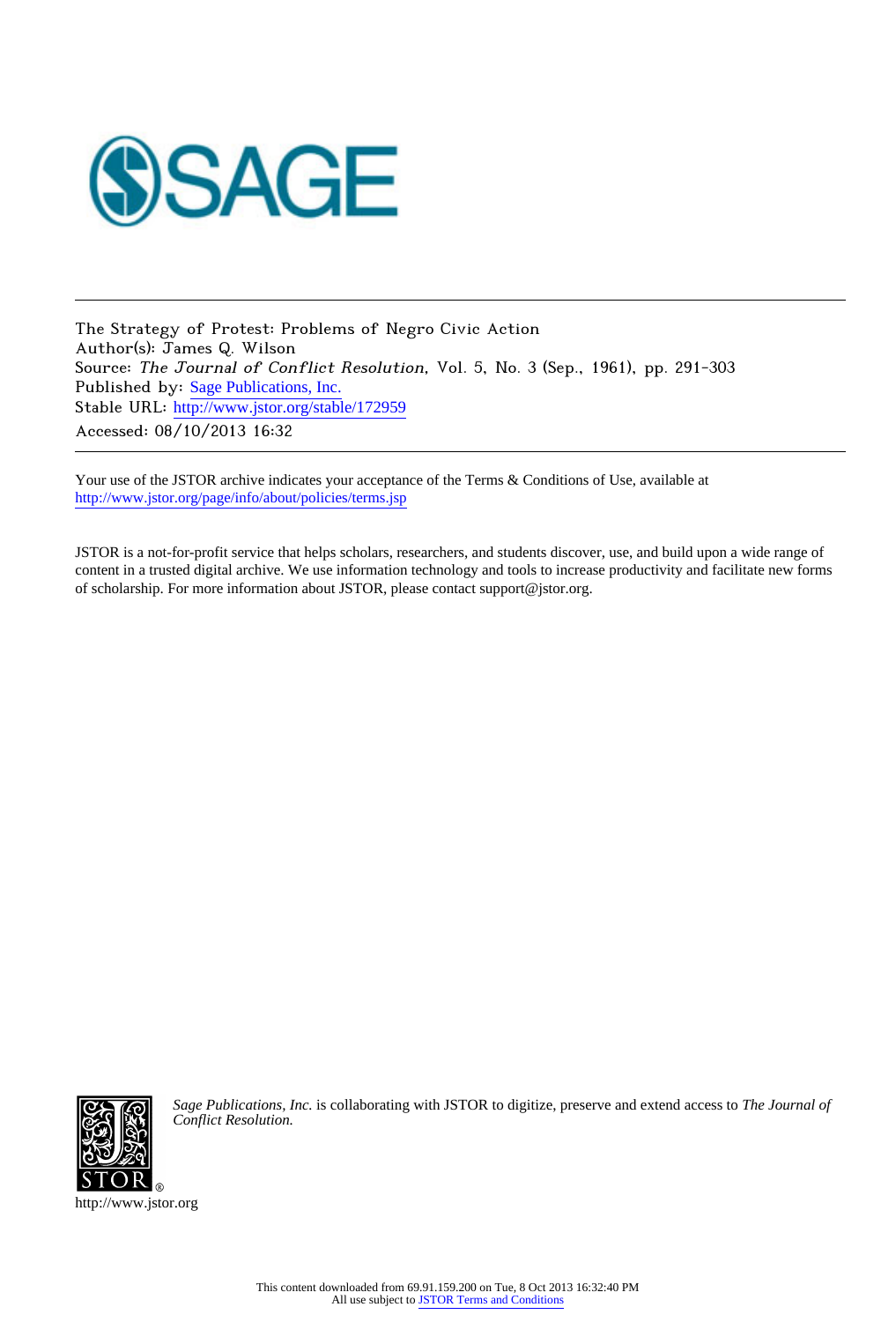# **The strategy of protest: problems of negro civic action**

## **JAMES Q. WILSON**

**Department of Political Science, University of Chicago** 

**The logical and empirical elements of bargaining are receiving increased attention as the effort proceeds to fashion an analytical tool useful for better understanding the nature of controversy. In many of these discussions, the focus has been on those who enter into the bargaining relationship out of either necessity or hope of gain (4, 9). The notion of bargaining is simplified if one assumes that the need for or desirability of bargaining is given. This is the case when two businessmen, for example, seek goals which are partially incompatible but individually attractive. Each stands to gain if his end can be realized, and to realize it he must deal with the other fellow. There is, in short, an inducement for each to bargain.** 

**Equally interesting is the situation in which one party seeks a goal which it can realize without obtaining concessions from a second party. The second party opposes the realization of that goal, but has nothing which the first party needs or wants, and hence finds it difficult to place itself in a position in which the first party must bargain. This might be called the problem of the powerless. It arises, for example, when a disfranchised group seeks a law giving it the right to vote but, lacking the vote, has difficulty recruiting lawmakers who will support its cause. The most important group today which must act from a position of near powerlessness is the Negro. This article will (a) sketch some of the logical elements**  **involved in attempts by the powerless to wield power, (b) relate these elements to certain empirical factors characteristic of the Negro in large Northern cities, and (c) describe the consequences of this situation as revealed by issues implicating Negro interests which were studied in Chicago.** 

# **Bargaining**

**By bargaining, I shall mean any situation in which two or more parties seek conflicting ends through the exchange of compensations. The ends must not be wholly incompatible (if they were, bargaining would be impossible) nor need the compensations be tangible. Intangible compensations are of importance as well. Bargaining will be distinguished from those cases in which one party seeks its ends by simply persuading the other party to accede by argument or rhetoric. It will also exclude cases of compulsion, in which one party endeavors to use physical force on a second party or so rearranges his situation that literally no alternative is open to him other than the one desired by the first party. The essential element in bargaining is that concessions are rewarded. The task is to find a mutually agreeable ratio for the exchange of those rewards.** 

**These rewards may be either positive or negative. Banfield distinguishes between positive and negative inducements by noting that a positive inducement is given "if action**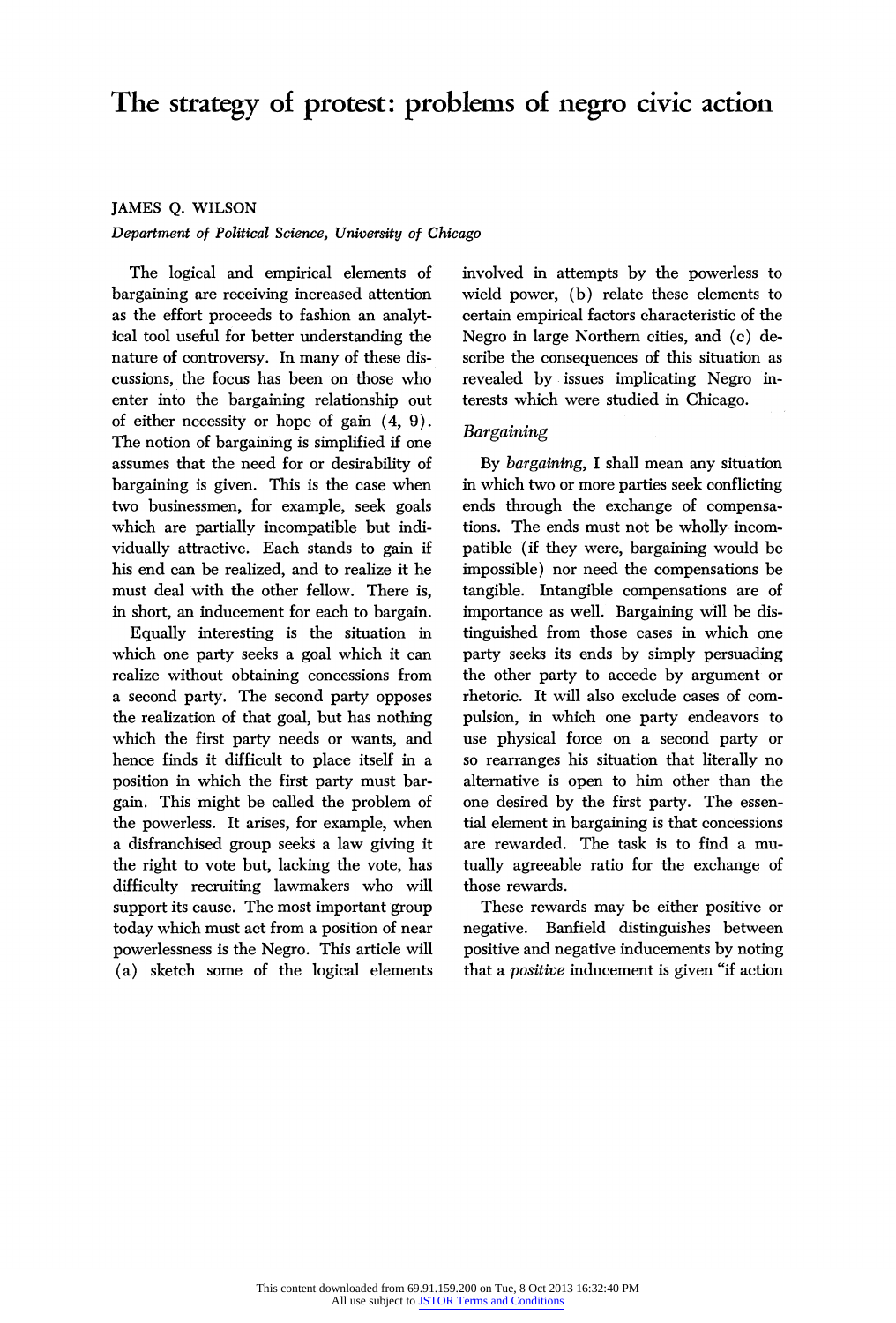**in accordance with A's intention is made absolutely more attractive to B ... and not because other possibilities have been made less desirable." In contrast, a negative inducement is given "if action in accordance with A's intention, although no more attractive absolutely than before the change was made, is nevertheless more attractive relative to the other possibilities that now exist" (1, 2). All other courses of action are made more disadvantageous than the desired course, which is also somewhat disadvantageous.** 

**Certain individuals and groups may wish to bargain, but they may lack the resources to do so-i.e., they may lack any stock of inducements (positive or negative) which they can use to influence other parties to act in accordance with at least some of their intentions. Others feel no need to bargain with these people. The question then becomes, how such a group (which I shall call the "excluded" group) can acquire a supply of compensations such that others will want to bargain. In the typical case, the excluded group is separated from others by differences in status, class, caste, or authority, and thus neither persuasion nor compulsion is available as a tactic of influence. Bargaining is not available because the excluded group has nothing the others desire, either in relation to the issue in point or to any future issue which might arise.** 

**It is, of course, not sufficient that the excluded group have some compensations.**  The leaders of that group—the would-be **bargainers-must show that they in fact control the resources and can "deliver" if they commit themselves. Negroes, for example, may represent customers or voters to businessmen and politicians, but if Negro leaders cannot alter the buying habits or switch the votes of their followers, the potential resources are useless. At this point, deception may become important. To the extent that Negro leaders are able to bargain** 

**at all, it is frequently a result of ignorance (or at least imperfect information) on the part of those with whom they are dealing. Since excluded groups (like Negroes) are often excluded precisely because of great status and class gaps, and because these gaps work to reduce information which each party has about the other, ignorance and deception can become very important factors in the strategy of Negro leadership.** 

**Deception is of limited value, however, since it is easily exposed when the bargain is consummated. (It is nonetheless remarkable, the extent to which influence continues to be imputed to leaders of excluded groups even after their inability to deliver has been revealed. This may be a function of uncertainty as to their influence in future cases or a doubt as to whether the revealed failure was a valid test.)** 

## **Protest**

**The problem of many excluded groups is to create or assemble the resources for bargaining. Many often select a strategy of protest. Protest is distinguished from bargaining by the exclusive use of negative inducements (threats) that rely, for their effect, on sanctions which require mass action or response. Excluded groups often make up in number what they lack in resources, or their cause finds sympathizers among relatively large numbers of other groups. Bargaining might (as noted above) involve the use of negative inducements as compensation--i.e., a promise by one party not to act in a certain manner can be, relatively, a reward for the other party. This bargaining situation is based on protest only when these threats rely, for their effect, on the possibility of a mass response. The party against which the protest is directed values something which the excluded group can place in jeopardy. This could range from a certain reputation (which could be harmed**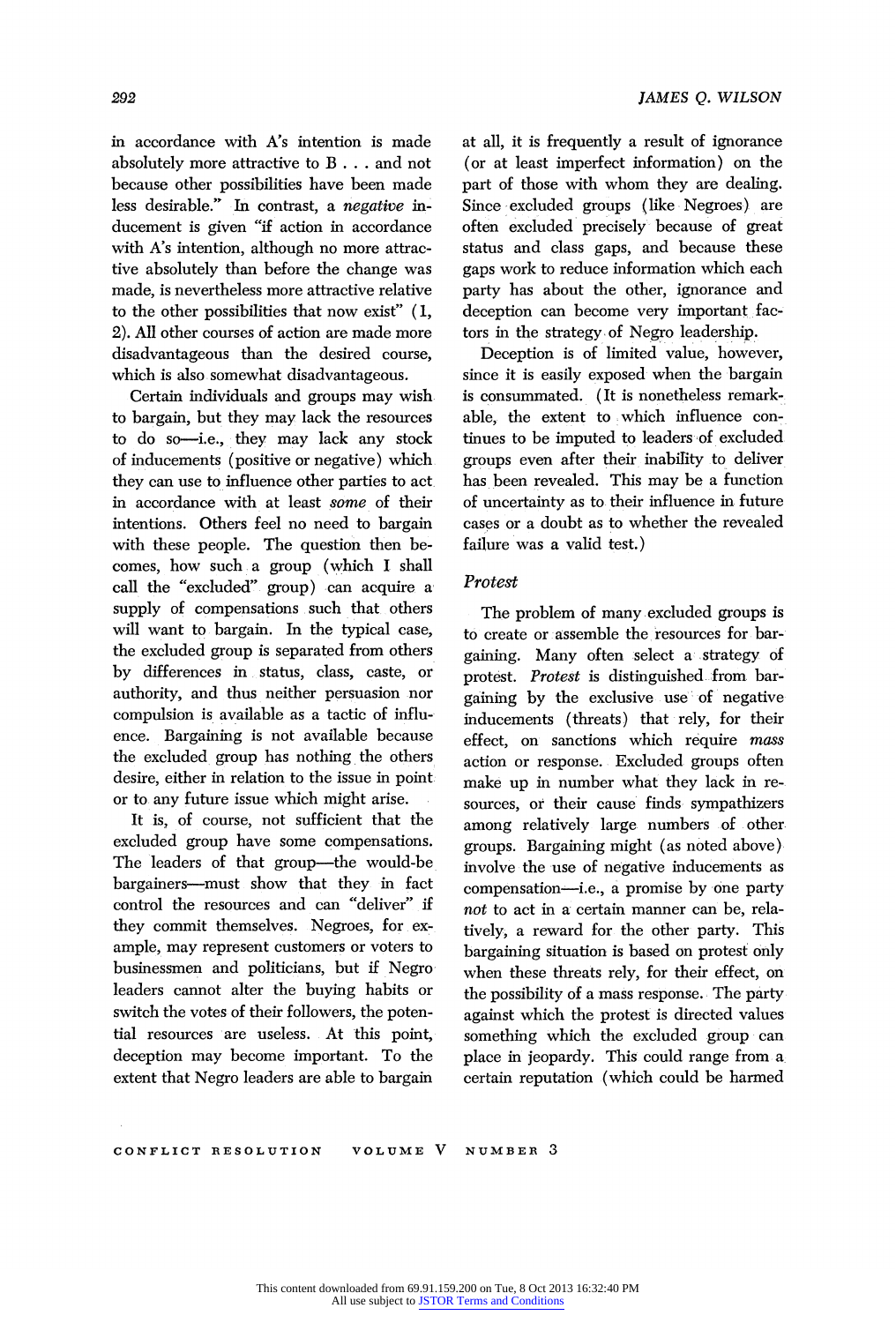**by unfavorable publicity) to a business (which could be hurt by a boycott) and would include, in some cases, a desire to further some civic program without controversy.** 

**There are various forms of protest action: verbal, physical, economic, and political. Verbal protest would include issuing denunciatory statements, mounting a campaign of adverse publicity, submitting petitions and memorials, holding mass meetings, and sending deputations to confront the other party. Physical protest would include picketing, sit-down strikes (as in places of business), "marches" (as the famous "March on Washington Movement" of 1940-41 [5]), and (in the extreme case) violence (as in the Harlem race riots of the 1930's and later, which, in contrast with many riots in other places, were often initiated by Negroes). Economic protest characteristically involves a boycott or threat of a boycott (as in the "Buy Black" and "Don't Buy Where You Can't Work" campaigns in New York and Chicago in the 1930's) or a strike. Political protest requires voting reprisals, taken either by the excluded group or others who are sympathetic to its cause.** 

**The strategy of protest requires more than the possibility of mass action, however. First, there must be an agreed-upon goal on behalf of which mass action can be mobilized. Such goals may be either specific or general, defensive or assertive, welfare or status. The precise nature of the goal sought has important consequences for the kinds of incentives which can be distributed to generate and sustain mass action. A specific goal is more typical of successful protest (i.e., protest which in fact involved overt mass action and which thus created a situation with which other parties had to deal in some measure). The March on Washington Movement had the specific goal of securing the adoption of a fair employment practices law (or, failing that, an executive order to the** 

**same effect). The student sit-down strikes had the specific goal of inducing white proprietors to serve Negroes when seated at luncheon counters. Economic boycotts have the specific goal of inducing businessmen to hire Negroes or offer for sale products manufactured by companies which hire Negroes. At the same time, the specific goal is always related to a general, more vague principle. Each specific goal is the immediately sought application of some general notion concerning equality, opportunity, or status. This is essential, inasmuch as such principles -are an essential incentive with which to mobilize large numbers of contributors to the protest action. Few will benefit personally from the attainment of the specific goal; therefore, general reasons of an ethical character must be offered to attract the support of the many.** 

**The offering of general reasons for specific goals is an important constraint on the leaders of protest movements. It usually means that the specific goal is endowed with a moral or sacrosanct quality which renders it difficult to compromise. This suggests that the discretion of the protest leader to bargain after he has acquired the resources with which to bargain is severely limited by the means he was forced to employ in order to create those resources. Getting into a bargaining relationship for a leader of an excluded group often means, therefore, a reduction in his ultimate ability to bargain. This was revealed in the case of the Negro leader, A. Phillip Randolph, who organized the March on Washington Movement. He was heavily criticized by many Negro followers when the actual march was called off because President Roosevelt issued an executive order creating an FEPC. Some demands were made that the march be carried on for broader goals, demands which Randolph had to resist (5).** 

**Goals may be either defensive or asser-**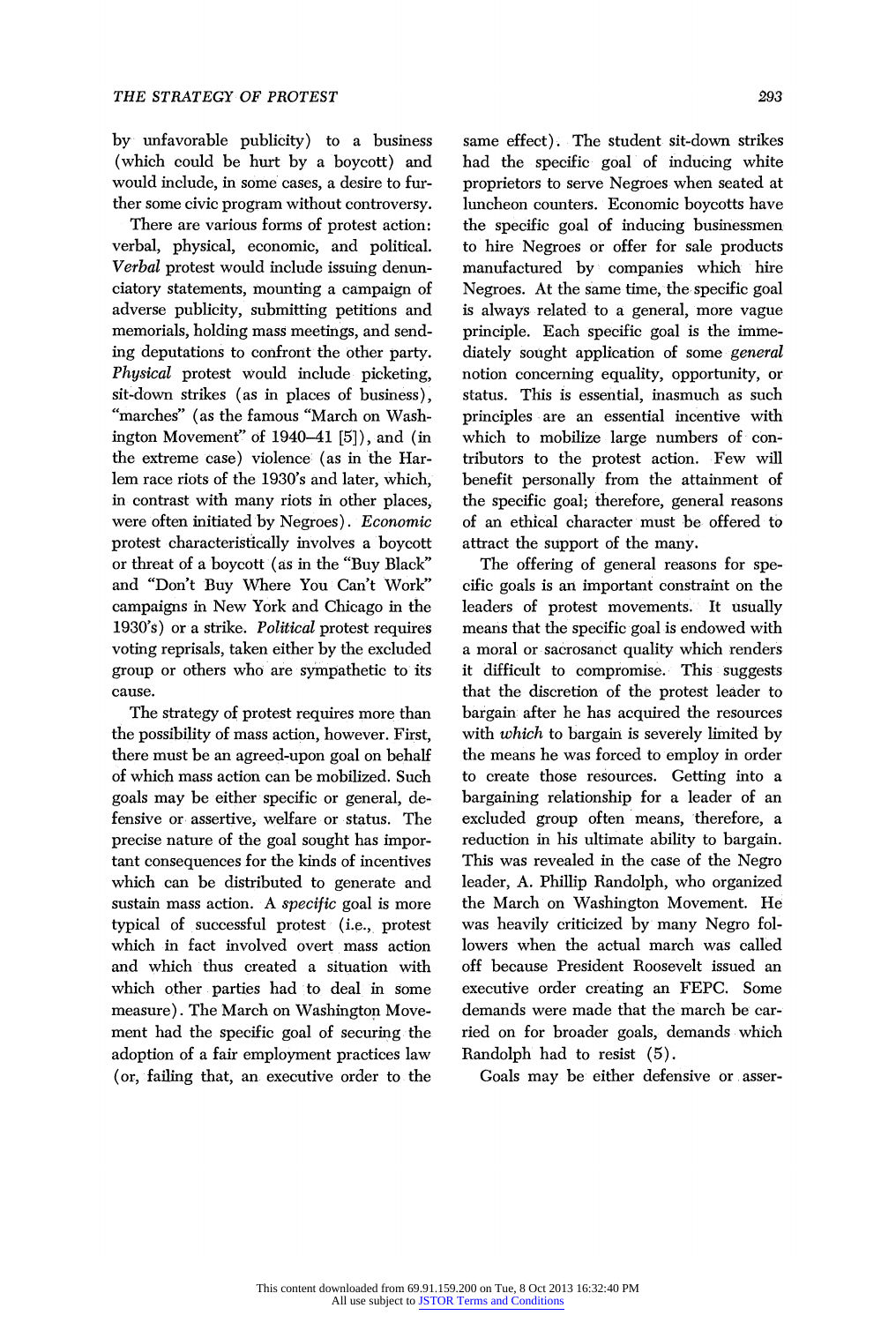**tive. The excluded group may be seeking to defend itself against some maltreatment or injustice by seeking to block changes in the status quo (such as a land clearance project) or by demanding a redress of grievances (such as police brutality or racial violence). It may assert certain goals, such as a demand for certain jobs, public services, housing, an improvement in the quality of public facilities, or the passage of a law which will alter the status quo in favor of the excluded group.** 

**Goals may involve either the welfare or the status of the group. Welfare goals refer to the direct, tangible improvement in the lot of the group or its members through providing some job, service, facility, or revenue. Status goals imply the elimination of barriers, the creation of opportunities which members of the group may or may not take advantage of. The choice between improving the quality of Negro schools and integrating all-white schools is an example.** 

**A second requisite exists for protest action. There must be an identifiable group or agency or firm which is capable of granting the end sought. There must, in a sense, be not only a specific goal, but a specific target. An opportunity for bargaining cannot be created when the target of protest action does not have it in its power to respond to the demands made. A secondary relationship might, of course, be found. Demands might be made by A upon B through a protest strategy even though B cannot satisfy these demands. It may nonetheless be a valuable strategy if C can grant these demands and C is in a bargaining relationship with B. B, in effect, can be compelled to become an intermediary and extract concessions from C (on the basis of an exchange of rewards which B and C value) which are then made available to A.** 

**The target of protest action must not only be capable of responding; there must be**  **some likelihood that he can be induced to respond. Responses to protest can be conceived of as a weighing of the probable costs of enduring the protest against the probable costs of making the concessions. The cost of being the target of protest action depends on the situation. For government officials and politicians (at least in the North) it may mean the loss of votes from Negroes or from sympathetic whites, criticism by articulate elements in the community, adverse effects on the opinion of foreign allies, and so on. For private parties (businessmen, unions, etc.) the costs would involve a deterioration in public relations, a possible loss of business, a fear of government intervention, a loss of manpower, and the exposure to controversy and unpleasantness. (It should be counted as a gain for protest that it might enable some parties to implement goals they feel ought to be realized with the rationale that they were "compelled" to do it and hence should not be criticized by opponents of the protest group.)** 

# **Limits of Negro Protest**

**It is clear to anyone who has investigated the matter even casually that there is today among Negroes, in both North and South, a quickened sense of mission and a rising level of expectations. More and more Negroes are expressing a deep discontent with their lot as individuals and as a group. The voices advocating "gradualism" and unhurried change have become fewer and fewer (even though the opinions behind these voices have not, in many cases, been altered). As the Negro has progressed, he has come to expect more and more in terms of equal treatment and improved conditions. Yet for all this heightened sense of urgency, relatively little in the way of Negro protest activity seems to occur. Negro organizations such as the NAACP continue to press legal suits seeking an expansion of opportunity,**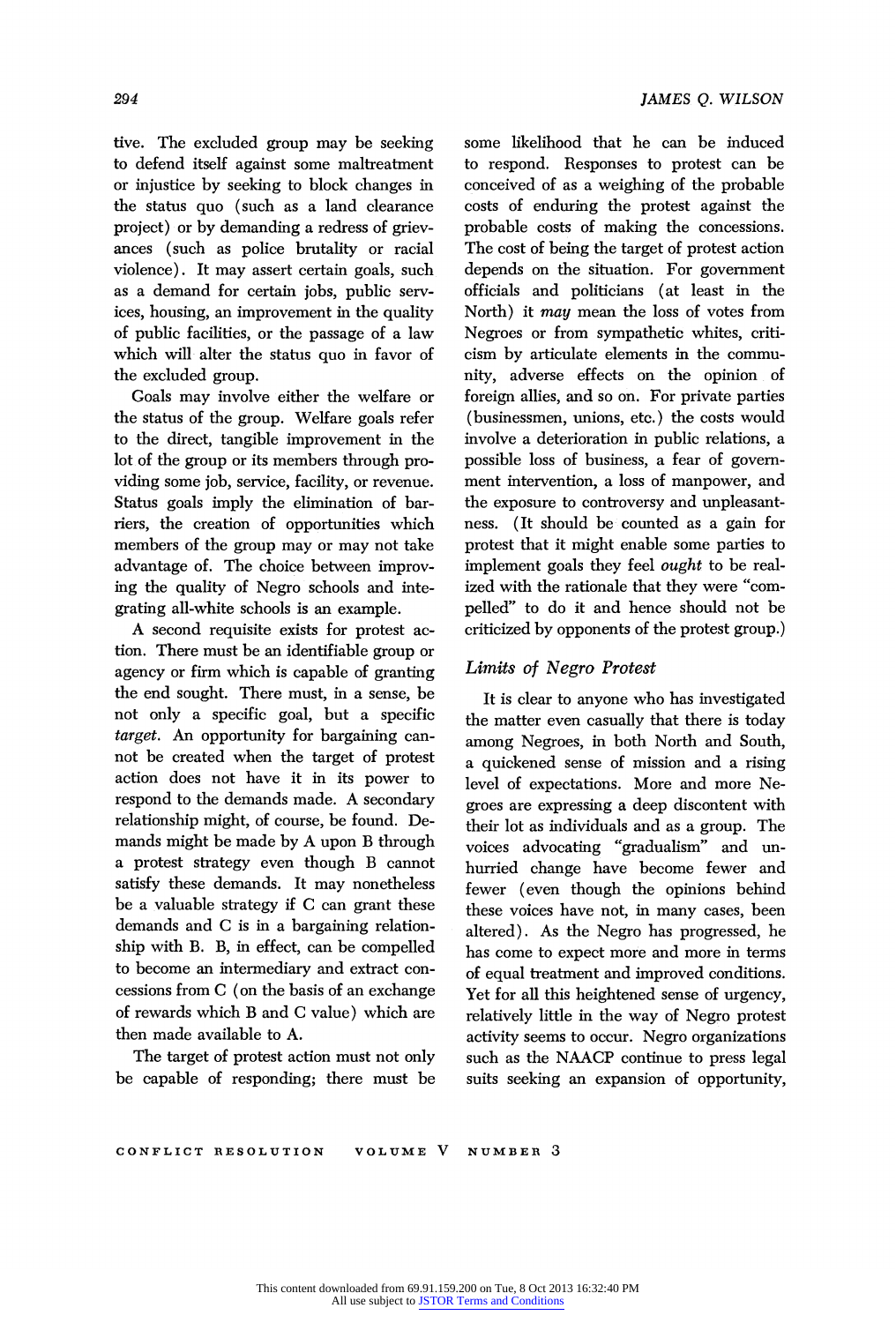**while other organizations, such as the Urban League, endeavor to extract concessions by persuasion, re-education, and the dissemination of information. But few protest actions (in the sense in which I have been using the word) are evident. Paradoxically, it would seem that more protest movements are found today among Negroes in the South than in the North. The Montgomery bus boycott, the student sit-down strikes, and other incidents are without parallel in Chicago, Detroit, Los Angeles, and St. Louis. Sporadic outbursts occur in New York, but they seem to lack clear direction and firm leadership.** 

**This situation offers an opportunity to apply an analysis of protest strategy to an empirical situation to see if reasons can be found to account for the relatively low level of organized protest among Northern Negroes. To begin, it is apparent that an improvement in the leadership skills and organizational resources of the Negro has occurred at a time when the goals of Negro public life have become less clear and the targets have become more uncertain. In Northern cities in the past, and in the South today, most Negro community goals were specific, defensive, and of a welfare character. The Negro community responded to what were regarded as manifest injustices and public outrages. Anti-Negro violence, police oppression, the denial of ordinary public services, and other oppressions represented specific causes. They tended to unify the Negro community. Few could doubt that they were injustices. They touched, in a visible, direct, and personal manner the lives of identifiable individuals. Verbal forms of protest were often effective in branding the injustice and, given its character, the offense was usually condemned by the norms of the community. Newspapers and civic groups could not defend such offenses. Common decency seemed to demand a redress, and by simply**  **calling attention to it in a forceful manner,**  some corrective action could be had-or **at least (and this is what is important in this paper) responsible officials could be induced to deal in some manner with the situation. They could not easily avoid bargaining. They sought compensation-the prevention or cessation of criticism from the spokesmen for the community's mores. In an extreme case (such as a race riot), Negroes might organize (as they did on one occasion in Chicago) a picket line around the City Hall in order to acquire bargaining resources in dealing with the police commissioner and the mayor.** 

**Today, the ends which are receiving the greatest attention are those which are often general, assertive, and of a status character. Negroes seek changes in the status quo in their favor in the fields of housing and employment. The problems which are of most concern and which are frequently spoken of as appropriate issues for protest action involve an uncertainty as to specific goals. Nowhere is this more evident than in the field of housing. There is disagreement among influential Negroes as to the source of the problem, what ought to be done about it, and what can be done under the circumstances (12). There is considerable uncertainty as to what Negroes should protest for-liberalized mortgage requirements, more police protection in changing neighborhoods, the ending of restrictive real estate practices, legislation barring discrimination in sales and rentals, or some combination of all. Further, anti-Negro practices in real estate do not violate clear community norms as does violence or manifest oppression. In the great majority of cases, no moral stigma attaches to the man who refuses to sell his home to a Negro. The exposure of such acts, by public protest, rarely carries with it any effective sanction. Whites may grant that Negroes have a moral**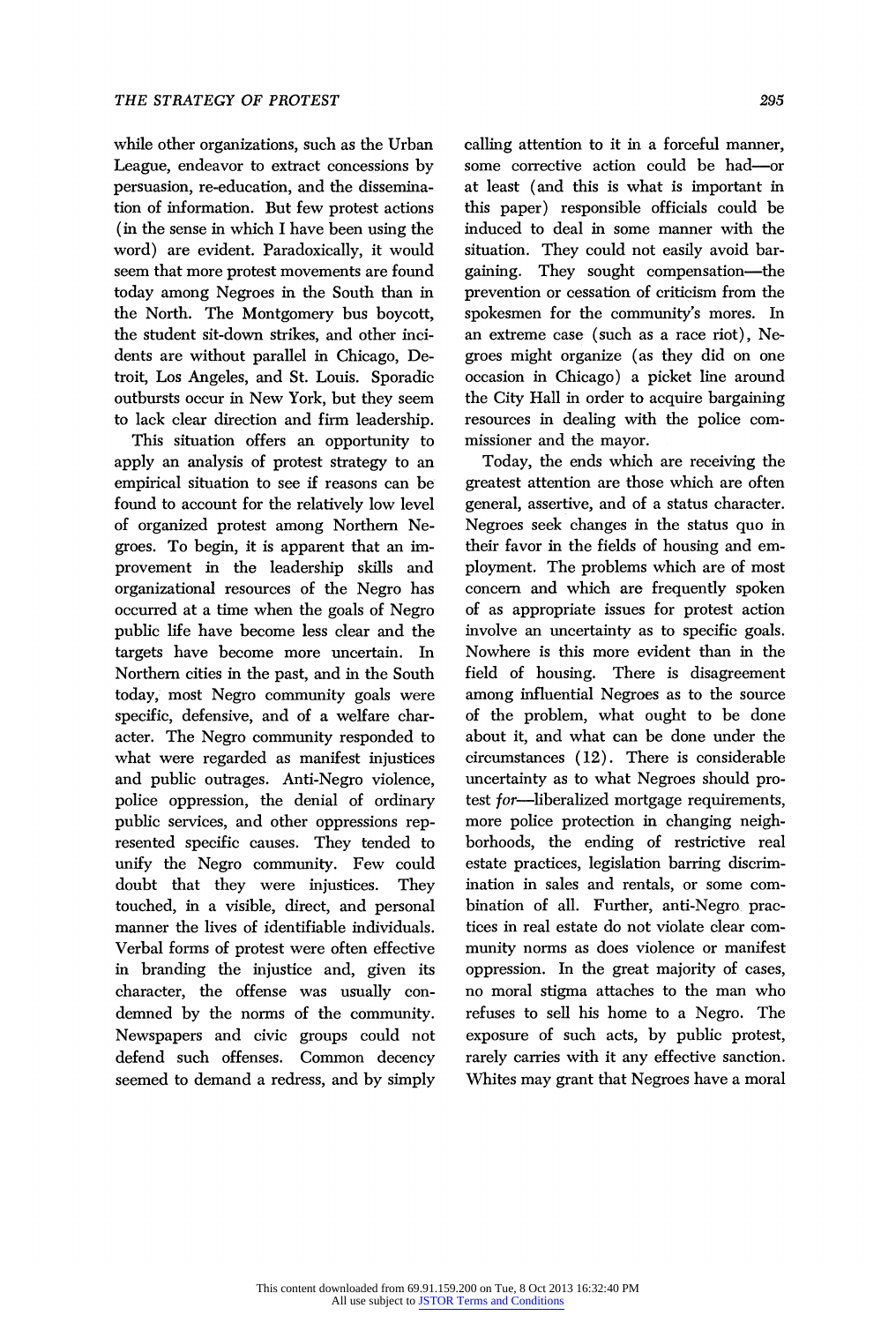**right to housing, but they usually insist with equal conviction that whites have a right to preserve the character of their neighborhoods.** 

**Second, the targets of protest action have become unclear or ambiguous. In issues where the exercise of specific public powers or the making of definite private decisions were clearly adapted to the ends sought, the target was obvious. The police could be asked for protection, the hotel required to admit Negro guests, the bus line requested to hire Negro drivers, or the legislature asked to pass a law. As the goals of protest action become broader and more general, the targets of that action become similarly diffuse. What is the target for protests aimed at "equal opportunity in housing?" One cannot picket, or boycott, or send deputations to all the real estate brokers, all the mortgage bankers, all the neighborhood improvement associations, or all the community newspapers. If one se**lects a single target-one house or one **block in a certain neighborhood-one may gain concessions, but these concessions will be limited to the specific case and will represent no change in policy. Discriminatory practices in housing, in brief, are not the product of public or private decisions by some identifiable decision-maker. They are the result of an infinite number of social choices made by tens of thousands of home owners, landlords, realtors, bankers, loan officers, community groups, and individuals. Some practices undoubtedly can be curbed by legislation, but since the housing market involves many forces beyond legislative control (or any centralized control), laws would be of limited value. This is particularly the case if the goal is integrated housing and not simply more housing for Negroes. Individuals can be compelled to show that a refusal to sell to a Negro is not based on racial grounds, but they cannot**  **be compelled to remain in the neighborhood and live side-by-side with the Negro.** 

**Third, some of the goals now being sought by Negroes are, least applicable to those groups of Negroes most suited to protest action. Protest action involving such tactics as mass meetings, picketing, boycotts, and strikes rarely find enthusiastic participants among upper-income and higher-status individuals. Such strategies often require recruiting, through intangible appeals, lowerincome, lower-status groups that do not consider mass action beneath their dignity. This was not crucially important when the Negro community could respond, with nearunanimity, to indisputable outrages-when, in short, they sought specific, defensive, welfare ends. Many of the goals being sought today, such as access to desirable housing in middle- and upper-income neighborhoods and employment in supervisory, skilled, or professional jobs, do not involve rewards for groups not equipped, by income, training, or disposition, to avail themselves of such opportunities. Even when the goal can be made specific, it becomes difficult to mobilize the masses when (a) the end sought clearly benefits, at least immediately, only middle- and upper-class Negroes and (b) no general, principled rationale can be developed which will relate the specific goal to the aspirations or needs of the rankand-file. Indeed, as some recent cases suggest, there may be an actual conflict of ends between upper-status Negroes who seek access for their children to desirable white schools with high-quality instruction and the possibility of integrated living and, on the other hand, lower-status Negro parents who desire, simply, more schools and teachers even if they are all-Negro (6, 8).** 

**Fourth, many specific goals toward which action can be directed occur in situations that place a negative value on protest. For example, when (as happened in Chicago**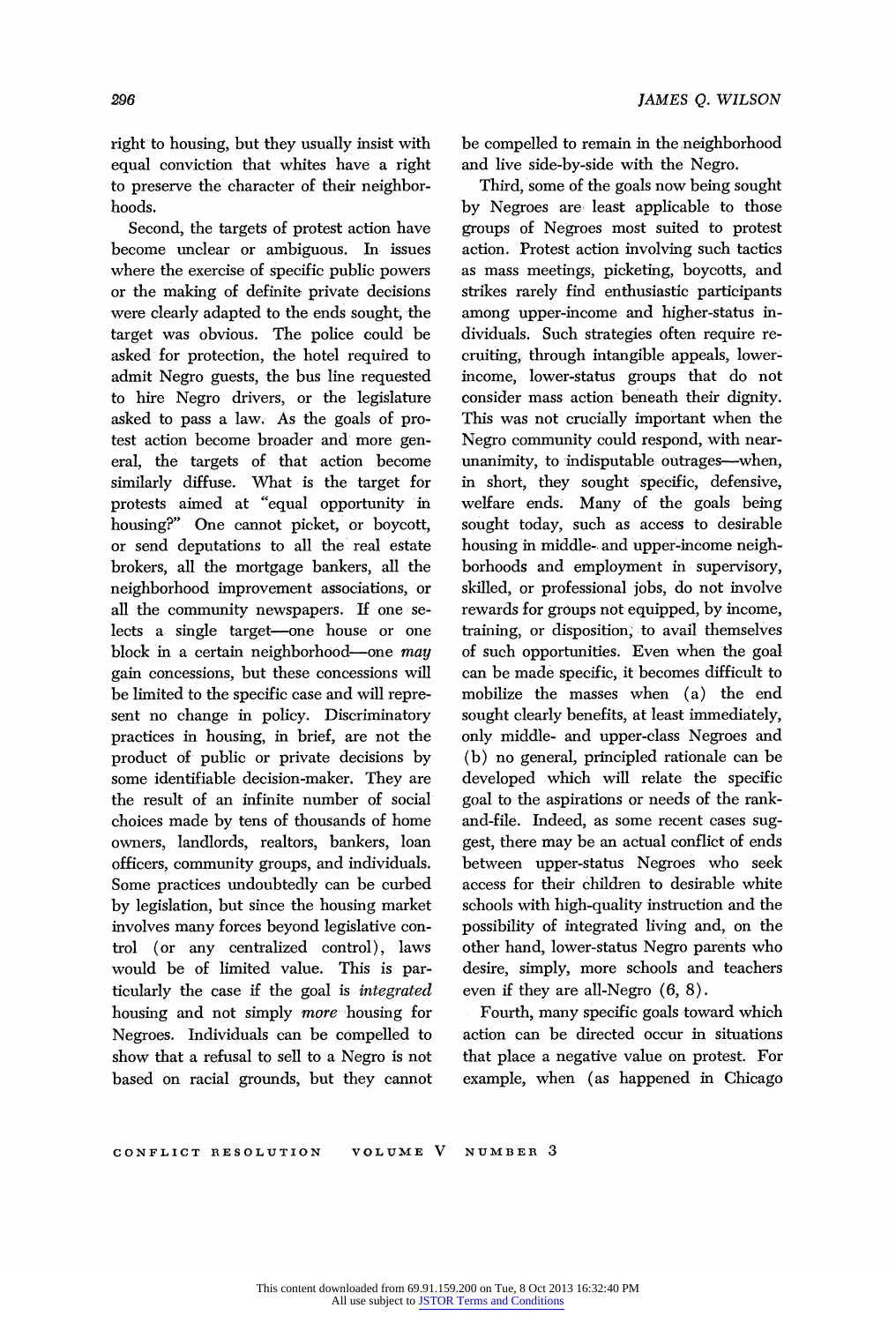**recently) a builder proposes constructing a tract of homes in a white community which will be sold to whites and Negroes on a non-discriminatory basis, an intense controversy is immediately precipitated. Whites offer resistance. A specific issue is at stakewill or will not the houses be built. In this case, Negro protest organizations often feel, with some justification, that mounting a protest campaign against the whites would only aggravate the situation and reduce the likelihood of getting the homes built by giving credence to white fears that the integrated homes are part of a "conspiracy" created by the NAACP and other Negro organizations to "force" Negroes into white areas. Similar problems arise when a single Negro family attempts to buy and occupy a home in a white neighborhood. Often public officials come to the conclusion that the family's chances of establishing itself are reduced if Negro protest is organized in its behalf. Inducing whites to accept one Negro family is difficult; inducing them to accept a family which the whites believe was "planted" by the NAACP and is, thus, the vanguard of a host of Negro families is much more difficult. To be sure, there are some Negro leaders who seize upon such explanations as a rationale for not doing what they have no taste for doing anyway. But in many cases the problem is genuine. Protest appears to be dysfunctional in just those cases where a specific goal exists to make protest possible at all.** 

**Fifth, Negroes are not organized on a continuing basis for protest activity. The on-going voluntary associations to be found in a northern Negro community are almost always led by middle-class Negro business, professional, or church groups, with a sprinkling of labor leaders (10). These associations invariably lack a mass base. Even more important, those leaders who do command mass organizations are often un-**

**der clear constraints to avoid protest tactics. At least two of the three principal Negro mass organizations (labor unions and political organizations) are part and parcel of city-wide unions and political groups. They derive the incentives used to maintain their organizations (jobs, patronage, appointments to staff positions, money, slating for office, etc.) from sources controlled by whites. Negro labor leaders and politicians tend to reflect the character of labor and political movements in the city as a whole. It is only when the labor or political groups of the city are weak, divided, or faltering that Negro leaders in these organizations can act with some independence. (This is the case in New York, for example, in the relationships between Tammany Hall and Harlem.) It becomes very difficult to organize political or economic protest movements that require strikes or switching votes. To attempt this would involve challenging established leaders in these fields. Even assuming such leaders could either be induced to protest or somehow bypassed, it is not at all clear that traditional voting allegiances could be overcome in a manner that would permit protest leaders to threaten realistically election reprisals against public officials.** 

**This means that Negro protest leaders, in dealing with white politicians, often must employ deception or rely on imperfect information when they suggest that they speak "for" Negro voters. Surprisingly, many politicians can be influenced, at least marginally, in this way. Doubts exist, if not as to which way Negroes will vote, then as to the size of that vote. Hopes exist of improving one's individual position with Negro voters. But these are minor bargaining resources. Usually both sides realize that no organization exists which can switch any significant number of Negro voters in a predetermined manner.**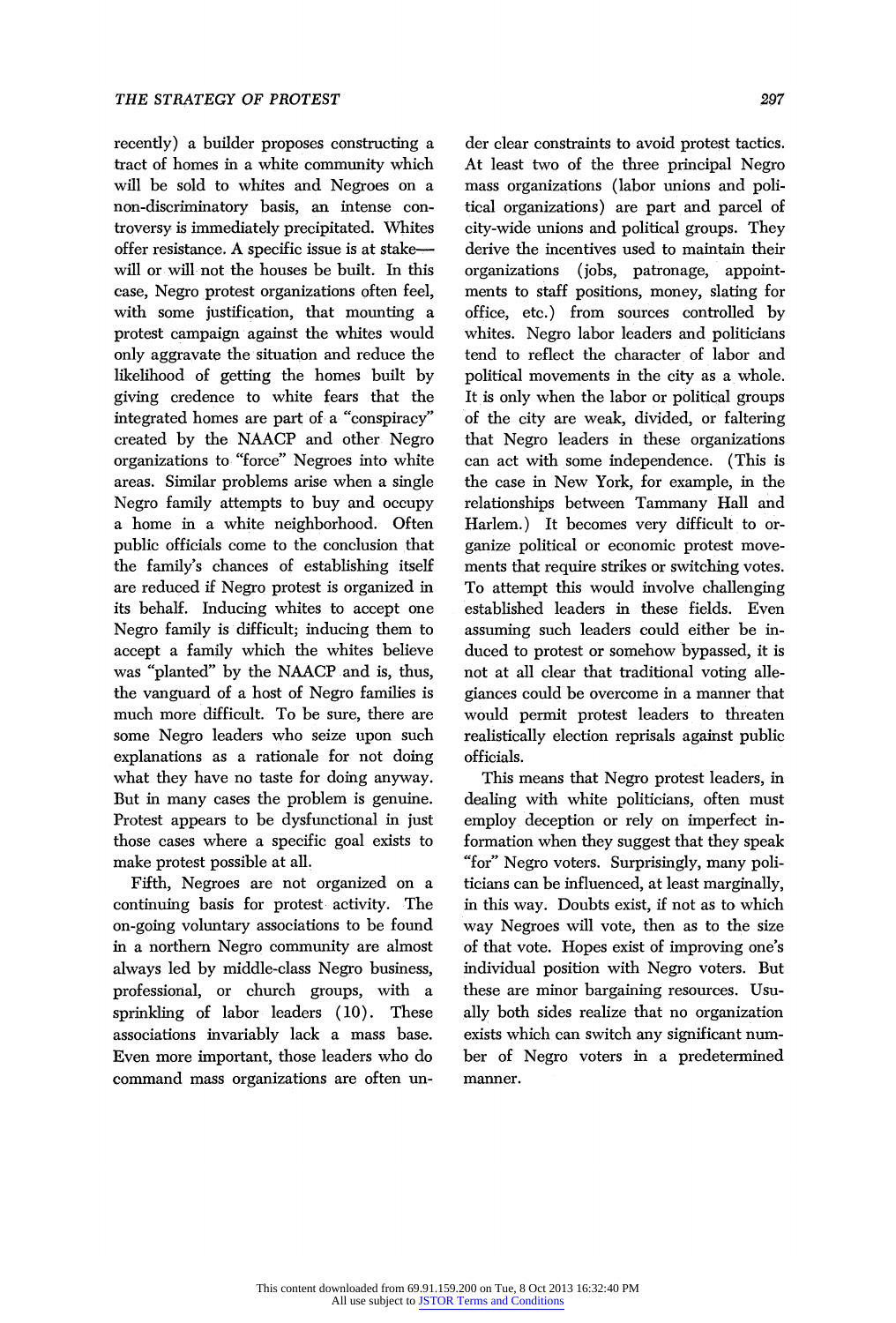## **Problems of Coordination**

**If these observations are correct, the prospects of vigorous, extensive, and organized Negro protest in large northern cities are poor. The danger confronting the Negro community in many places today is not extremism, but impotence. However, these conclusions regarding the logic and nature of protest do not cover all cases. Opportunities remain for this strategy, but these opportunities are of a limited character and present problems in themselves.** 

**Protest action is best suited to situations in which the goal sought is defensive, specific, of a welfare character, relevant to the wants of the Negro rank-and-file, and has an explicit target. Such opportunities are found in greater number in the South than in the North today, but they are by no means absent in the North. Discriminatory practices are still to be found in many hotels, hospitals, restaurants, and places of employment. Existing voluntary associations in many, although not all, Negro communities are not absorbed in these tasks. For a variety of reasons-including the kind of people recruited to these agencies, the interests of the professional staffs, and budgetary needs-many of these associations are more concerned with broader problems involving goals which are assertive, general, of a status character, having multiple targets, and relevant more to the interests of the Negro middle and upper class. (This is not to dispute the possible validity of the argument that gains for middle-class Negroes in the long run mean gains for Negroes as a whole, because of the precedent or symbolic value of such advances. But people are hard to mobilize for protest action aimed at goals which, for them, have only indirect or symbolic value.) This means that stimulating protest action may require, in many cases, focusing attention on goals of a lesser order than those now being discussed.** 

**Further, it may well mean creating organizations specifically adapted to these protest ends. Neither the NAACP nor the Urban League, in almost any city, is equipped to engage in such activity as it is now organized. Persons with the necessary leadership skills would, of course, be hard to find, as most are already either (a) committed to an existing Negro association, or (b) indifferent to civic action, or both.**  Further, the resources-in terms of time and **money-for civic action are very scarce, and a new organization would only intensify the competition for these resources. At present, the NAACP is competent to issue verbal protests, provide legal assistance, and initiate court fights on behalf of Negroes, while the Urban League is sometimes able to negotiate (although usually with few, if any, bargaining resources). Other forms of protest are typically outside the province of most existing Negro associations as they are generally organized.** 

**The task is to create the possibility of meaningful bargaining on a whole range of issues by being able to offer other parties the compensation of ending a protest campaign. This implies a division of labor between protest leaders and bargainers. In some cases, such a division in fact exists. In New York City, for example, the Urban League often finds itself presented with opportunities for negotiation because an extremist leader, such as Rep. Adam Clayton Powell, Jr., has brought some city agency or private party under heavy fire. This is true even though many Urban League leaders often deplore Powell and his tactics; for them, Powell is a useful nuisance. An ideal strategy would include a protest organization campaigning against certain targets (a, b, and c) while another agency bargained for certain ends (A, D, and E). In one case, the target (a) and the goal (A) would be identical, and the strategy would**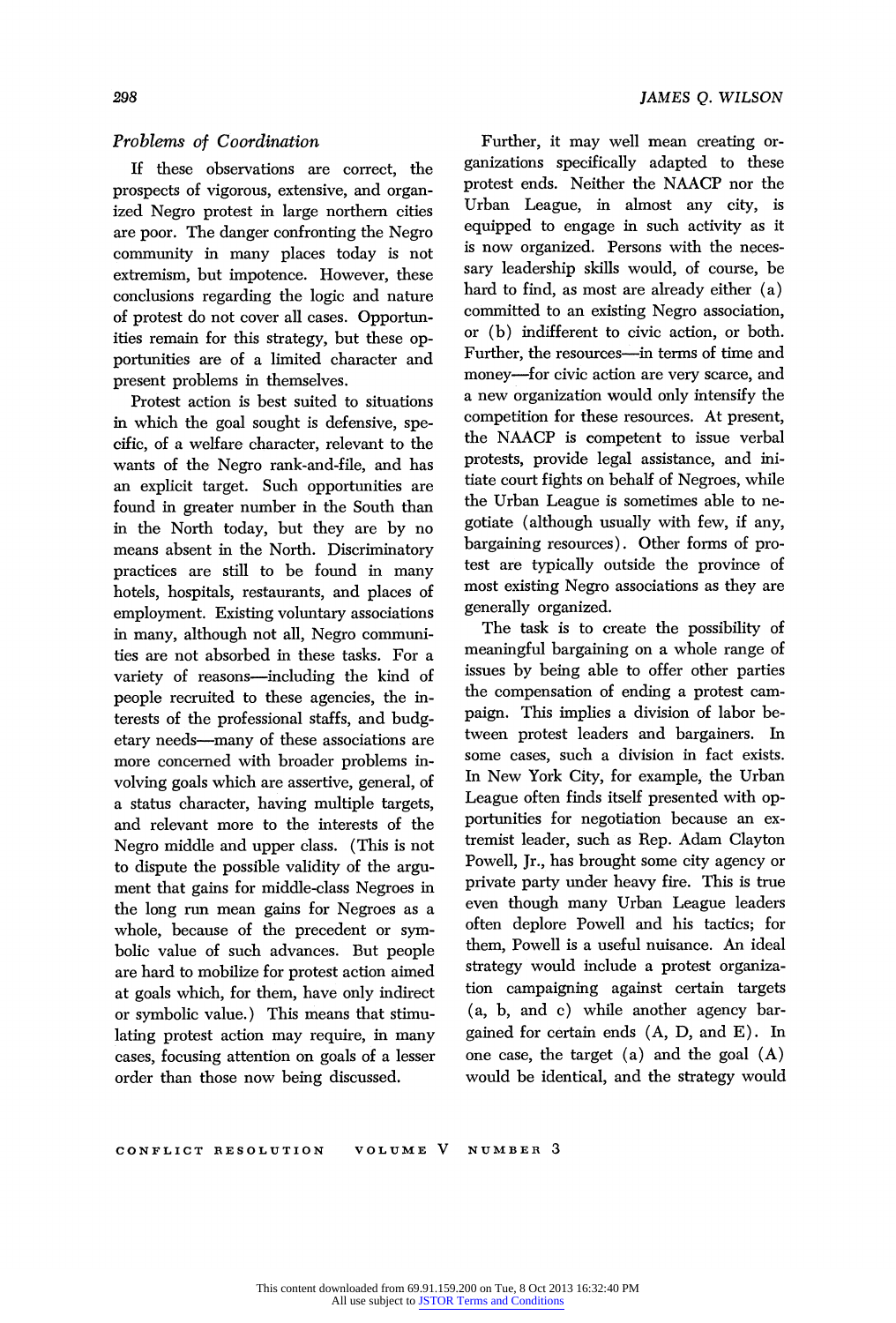**be a primary one. If the goal (A) is conceded, the protest against the party which concedes the goal (the target, a) would be ended. In another case, the goal (D) differs from the target (b). Concessions from b would be extracted because b stands in some bargaining relationship with d, who can grant the goal (D). This would be a secondary strategy. For example, obtaining more middle-income public housing units might be the goal, but the target would be an urban renewal program which would displace Negroes. The campaign against urban renewal would be reduced if the goal were granted. The bargaining linkage here might be between the Negro association which induces the backer of the urban renewal project to prevail upon the city housing authority to construct the housing project.** 

**Some approximation of this does, in fact, occur on occasion. The difficulty is that it places a great premium on coordination among Negro leaders and organizations. This coordination is rarely easy to obtain. First, the various leaders may not agree on what goals should be sought. The would-be bargainers, in a typical case, might very well find more Negro public housing an objectionable goal since it might easily result in the placing of lower-status Negroes in the neighborhoods of upper-status Negroes. Second, the protest association might well resist being "called off" for the price of a few housing units. This limited goal may not be sufficiently endowed with ideological significance to be the basis for mobilizing support for the campaign. The rank-andfile might feel that they were "sold out" by leaders who accepted such a concession rather than fighting the urban renewal project to the bitter end. The problem is to select a limited goal (so that there is some hope it can be obtained and so that it can plausibly be the subject of bargaining) and**  **imbue it with enough significance so that it can provide incentives for action. Third, the protest and the bargaining groups would be radically different in character and thus find it difficult to work together comfortably. Each would be in competition with the other for scarce resources (personnel, contributions, publicity, etc.). Further, each would recruit members and leaders from different walks of life with differing temperaments and interests. There is no logical necessity that would prevent these twvo groups from coexisting peacefully and cooperating smoothly, but in fact cooperation (and sometimes even coexistence) seem impossible.** 

**This raises a point about which Negro leaders themselves often speak. It is customary to assign to the NAACP and the Urban League, for example, distinctive roles and equal credit. Each has its function and each deserves support, one is told. One may prefer the League to the NAACP, but one recognizes the need for the other group. These amiable statements, however, often thinly conceal a great deal of tension between "League" types and "NAACP" types, particularly if (as is often the case) the leaders of the two organizations display strongly differing political styles (12). One group tends to be suspicious of the other. Normal organizational rivalries are intensified by tactical and temperamental differences. Suspicions are aroused about the motives and purposes of the other party. Cooperation becomes more difficult because one group has grave reservations about the ends and tactics of the other and thus finds a coordinated venture filled with uncertainties and possible risks.'** 

**<sup>1</sup> An apparent exception to the difficulty of coordinating protest action is the case of some Southern sit-in demonstrations. In cities such as Nashville, Tenn., and Montgomery, Ala., the spontaneous student sit-in strategy caused deep**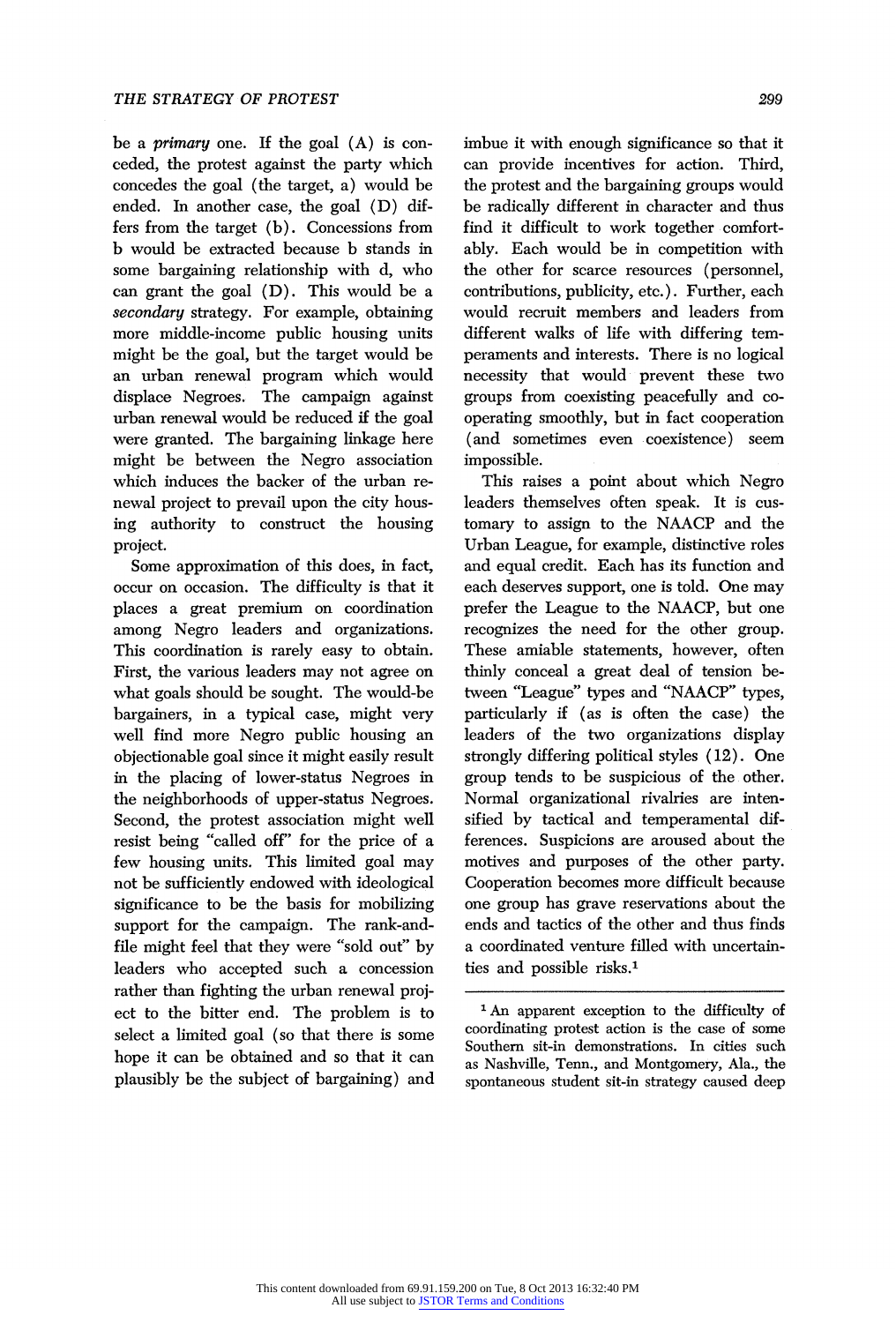**A strategy of secondary protest, with its attendant problem of coordination between two associations with differing end- and incentive-systems, points once again to the practical virtues of emphasizing narrow, specific goals with unambiguous targets. That such goals and such targets are to be found in abundance cannot be doubted. The immediate and tangible needs of Negroes, particularly for more and better jobs, are mani-**

**fest. An argument can be made that increasing the net disposable income of a minority group is, over the long run, the best way to make possible those larger gains which seem to elude protest action at the moment. In part this can be justified** 

**concern among both white and "established" Negro leaders. The problem for the established Negro leaders (the lawyers, ministers, politicians, etc.) was to bargain with their white counterparts in order to gain some concessions in policies governing white lunch counters in return for ending the sit-in movement. Successful bargaining required that the Negro leaders be able to control the student demonstrators. In Nashville and other cities, when some agreement was reached, the sit-in strikes were in fact ended. This suggests a remarkable degree of coordination among Negro groups which, at the outset, were somewhat suspicious of one another and which had few common goals or common organizational memberships. I am told by certain Southern Negro leaders that the device by which the "established" Negro leaders acquired control over the student strikers was the bail money which the arrested students could not furnish themselves. In Montgomery, for example, a large sum was apparently collected by Negro leaders to use on behalf of student strikers. It is reported that when some students showed a reluctance to agree to tactical moves suggested by adult leaders, a withdrawal of this financial support was threatened. The threat proved effective in most cases. Some student leaders attempted to assert their independence with the slogan, "Jail, Not Bail," but did not command a large following when it became apparent that a jail sentence could be for as long as 30 or 60 days.** 

**by the fact that in some areas, opportunities for Negroes are appearing faster than Negroes can prepare to take advantage of them. This is particularly true in fields where specialized skills, or simply a relatively high level of education, is required. Further, such anti-discriminatory measures as FEPC laws (although of value insofar as they permit Negroes to enter formerly allwhite occupations) have not always been equally successful in permitting Negroes to rise into better-paying jobs. Greater access to such positions is probably essential if net Negro income is to be increased substantially. In addition, increased income, held over time and in conjunction with other factors (such as education), will work in the long run to reduce the class differentials which account for part (although certainly not all) of anti-Negro feeling. If this has any truth, then there is some real reward in organizing, to the extent circumstances permit, protest action aimed at employment goals-goals which are specific, have a welfare pay-off and identifiable targets, and implicate the interest of the rankand-file.** 

# **Negro Protest in Chicago**

**That this is the case in at least one Northern city can be seen from an examination of seventeen issues involving Negroes in Chicago during the period 1958-60. These issues, the details of which are reported elsewhere (12), ranged across all areas of public life, including housing, employment, medical care, police protection, and education. The case histories of these issues were for the most part incomplete, as the issues themselves tended to be "truncated"-they were either perennial issues which seemed to have no ending, or they were attempts to influence public policy which came to nothing. In general, Negroes exercised relatively little intended** 

**CONFLICT RESOLUTION VOLUME V NUMBER 3**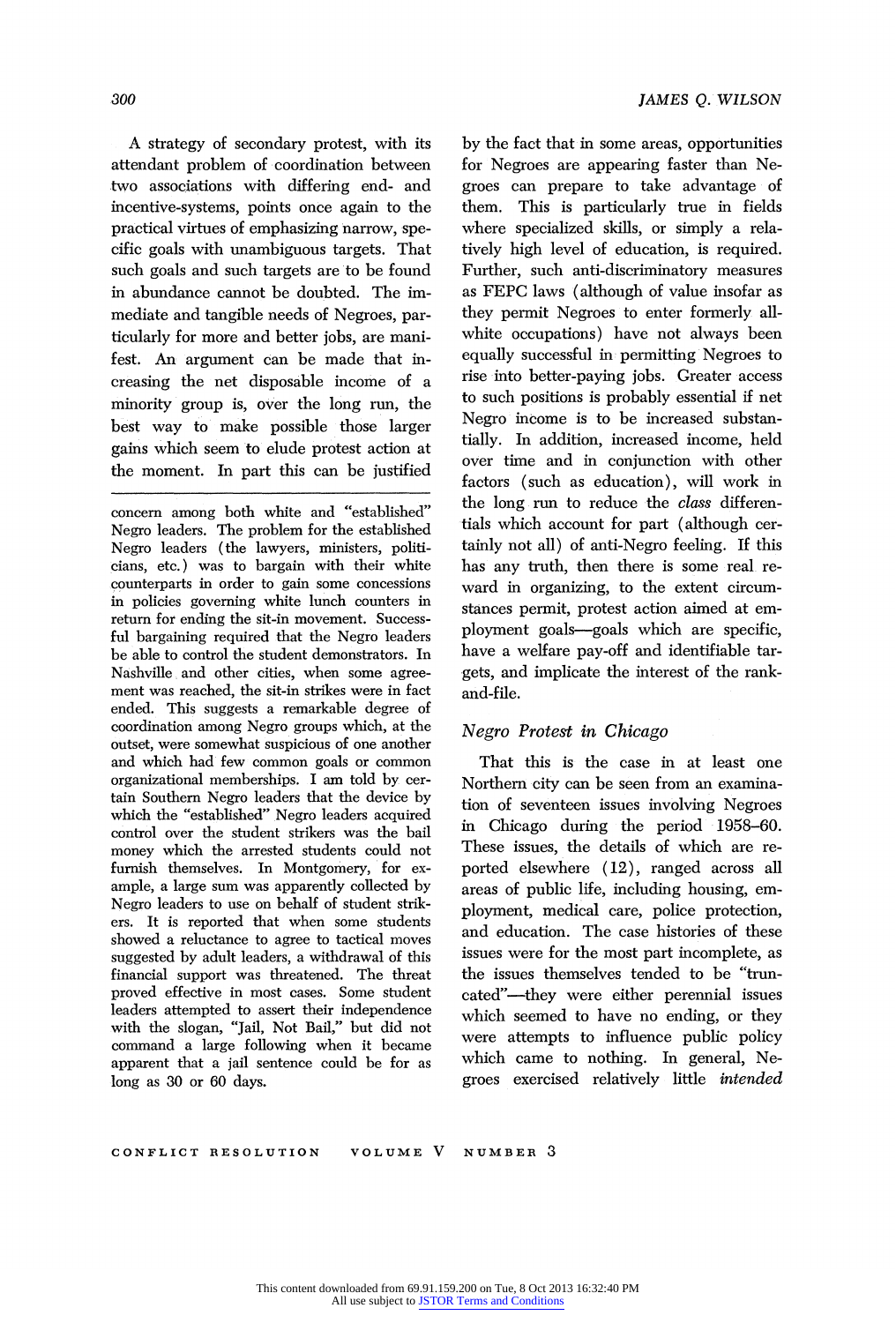**influence over public policy, although they exercised a great deal of unintended influence by being the objects of the concern of others. Thus, Negroes were important in the sense that others took their presence (but not their activity) into account in making decisions regarding, for example, whether and where to build a county hospital, a new school, or a housing project.** 

**Few Negro-initiated proposals (such as FEPC or open occupancy housing laws) become public policy. Occasionally, Negroes were able to block the proposals of others. These "vetoes" were often effective, in such cases as the opposition to construction of a branch of the county hospital, because the simple act of raising the race issue injected sufficient controversy into the problem that it could not be easily disposed of by "civic leaders" who were anxious to maintain a non-controversial reputation (11).** 

**Of the seventeen issues examined in Chicago, the problem was raised or created by whites and white groups acting on behalf of Negroes in three cases, by both Negroes and whites in seven cases, and by Negroes alone in seven cases. In nine cases, little or nothing resulted-i.e., Negro demands did not affect public policy or private actions. In four cases, minor changes were notedthe Mayor was interested in problems of private hospital discrimination, there was a slight improvement in police protection in Negro areas, there appeared to be a slight lessening of police maltreatment of Negroes, and relocation procedures in urban renewal were improved. In four other cases, there was a clear impact on public policy-a shake-up occurred in a district police station in order to intensify narcotics investigation, a new vocational school was constructed, the building of a county hospital branch was delayed significantly, and some Negroes were hired in a downtown bank.** 

**Several aspects of these limited successes** 

**are of interest. First, the ends successfully attained rested for the most part on demands for public services or minimal standards of justice that are difficult for whites to deny publicly or reject. They seemed to be demands for things that any citizen is entitled to as a matter of obvious principle. They were, as compared to demands for equal opportunity in housing or employment, relatively easy to justify, although not easy to attain. Second, they were demands which, in most cases, involved only the Negro community and not the city as a whole. Relatively few whites would be affected by the attainment of such ends. In those cases where whites were significantly affected (the demand for Negro employees at a large white bank and the placement of Negro physicians, to treat Negro patients, in white hospitals), the greatest effort was required. In the former case, a picket line was organized over a period of many days. In the latter case, a sustained effort by a white organization (the Chicago Commission on Human Relations, a public agency in the Mayor's office) has thus far produced only an interest and some action on the part of the Mayor. Finally, most of the issues in which some progress was made were not part of the agenda of existing Negro-led voluntary associations. In the instances in which relatively dramatic and clear progress was made (the police district scandal, the bank picketing, the new vocational school, and private hospital discrimination), the effective agents of change were neither the NAACP nor the Urban League. In the school and hospital cases, white groups (a citizen's committee in the former case and a public commission in the latter) took the lead, albeit with Negro cooperation and assistance. In the other two cases (the police and bank issues), the issue was waged by simple protest tactics by ad hoc groups of Negroes.**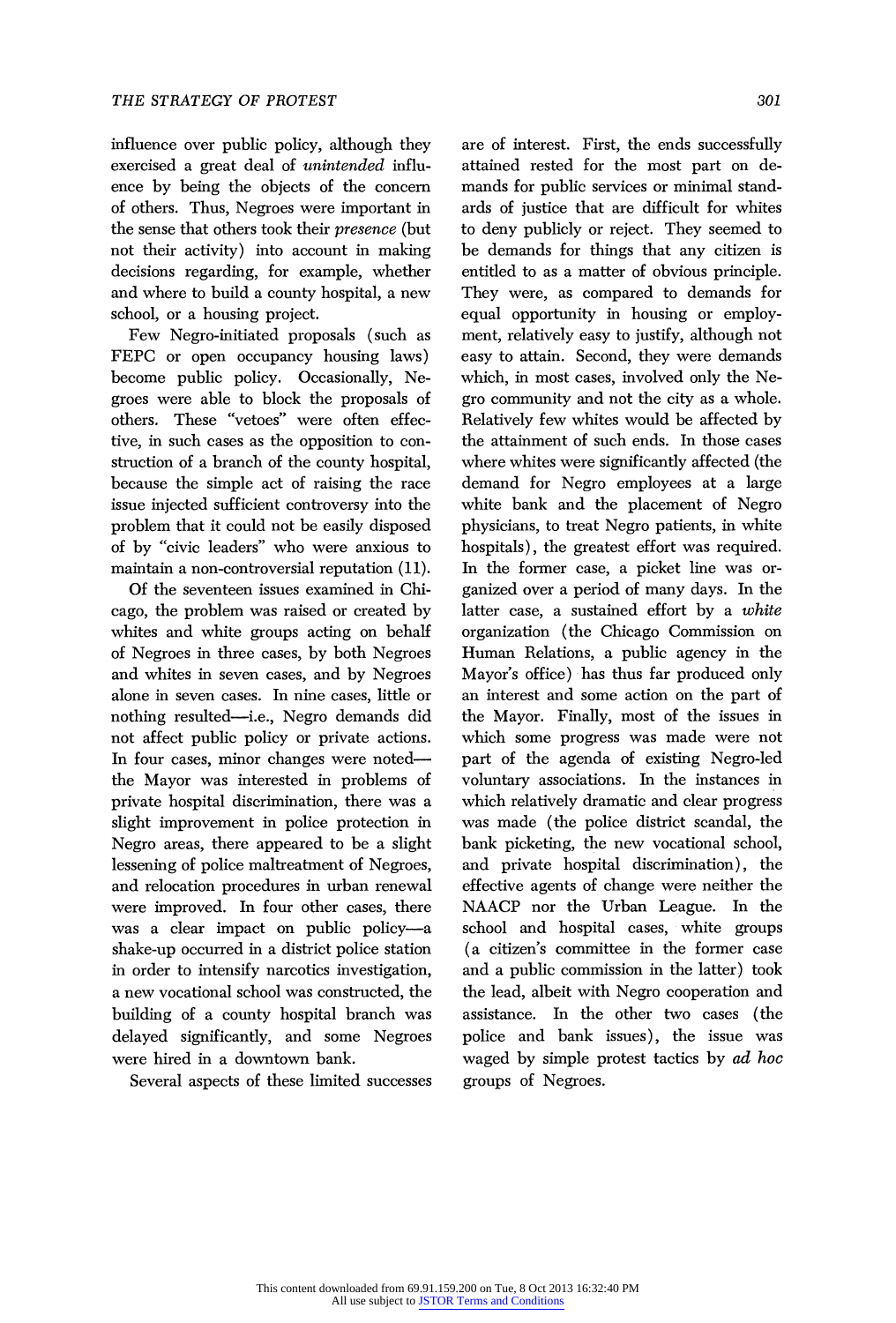**Although neither the NAACP nor the Urban League was indifferent to these matters, for a variety of reasons they tended to stay out of them. In the police and bank cases, the issue seemed to be in the hands of people of uncertain reputation, lowerclass backgrounds, or dubious motives. In the other cases, the established voluntary associations were divided as to ends or tactics and hence constrained from acting vigorously.** 

**It has been frequently observed that these on-going Negro organizations lack the capacity for mass leadership. Indeed, that is a continuing theme of Negro criticism against them (7). The importance of this lies in the possibility, which this analysis of the logic and data of a protest strategy suggests, that the emerging center of gravity in the Negro civic life-the voluntary associations-may be pursuing in great part ends which neither reflect the direct and tangible interests of rank-and-file Negroes nor represent the areas of most likely success. Other areas, of less interest to the associations, may be the most vulnerable points in the defense of the larger community. The "agenda" of the associations may well be significantly different from the agenda of the Negro community.** 

# **The Meaning of Apathy**

**Many Negroes and some whites frequently comment on the lack of "Negro leadership." The absence of effective Negro civic leadership is usually ascribed to apathy, indifference, or conservatism. Such "explanations" actually explain very little. They are, for the most part, merely another way of stating the problem. In this paper I have suggested that the apparent absence of concerted protest action among northern Negroes can be accounted for by the nature of the ends sought, the diffusion of relevant targets, the differentiation of the Negro**  **community along class lines, and the organizational constraints placed on Negroes as they enter into partial contact with the white community. If these factors, rather than "apathy" or "Uncle Tomism" provide a plausible explanation, then additional research is called for into the manner in which the relationship between ostensible ends, organizational constraints, and social stratification will vary among Negro communities. The task would be to uncover the variations which exist between stated goals and existing incentives for action toward those goals in a number of cities.** 

**Preliminary research (12) suggests that the reason for the higher level of protest activity among New York Negroes as compared to those in Chicago is that the formal and informal political leaders and the officers of prestige-conferring voluntary associations in New York feel they must reward, as a result of their own maintenance needs, vigorous Negro leaders. Negroes protest more in New York because the desired outcome of protest (i.e., entering into a bargaining relationship with the other party) is much more likely than in, say, Chicago. In turn, this outcome is more likely because target organizations in New York have a greater need for the compensations which**  Negro protest leaders can offer-a cessa**tion of public criticism and controversy. To explain why these compensations are valued more in one city than another would take us too far afield here; the example is offered only to show the possible lines of theoretical and empirical research which emerge out of an examination of protest as a civic strategy.** 

## **REFERENCES**

- **1. BANFIELD, EDwARD C. "The Theory of Manipulation." (Mimeographed by Department of Government, Harvard University, 1956.)**
- **2. . Political Influence. Glencoe, Ill.: Free Press. (Forthcoming.)**

**CONFLICT RESOLUTION VOLUME V NUMBER 3**